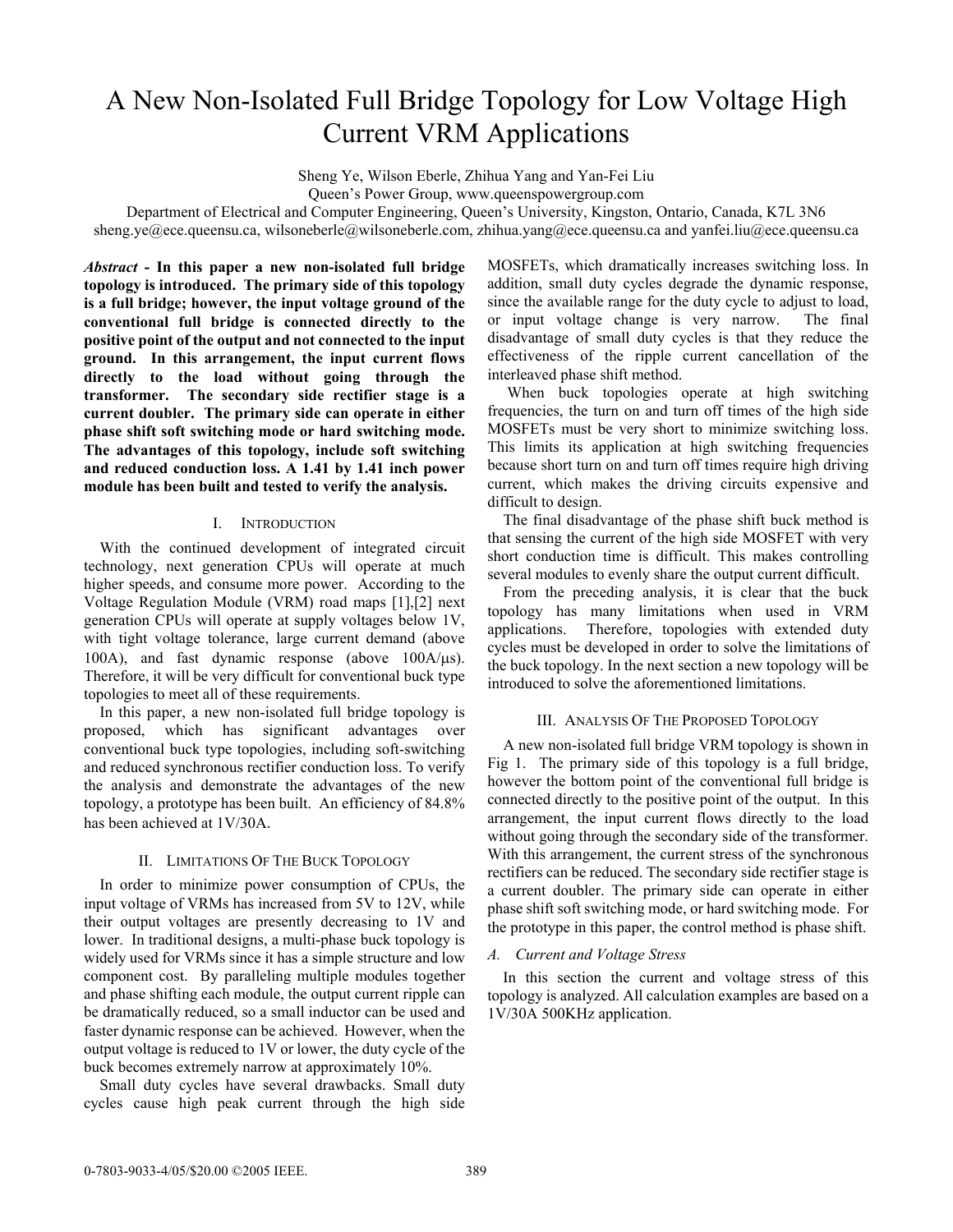

Fig. 1 New non-isolated full bridge topology

If we assume the efficiency is 100% and the current ripple through the inductors is very small, then the voltage transfer ratio of the proposed topology is defined using (1), where *N*=*Np*/*Ns* is the turns ratio. *D* is the duty cycle, *Ns* is the secondary turns and *Np* is the primary turns.

$$
V_o = V_{in} \frac{D}{2N + D} \tag{1}
$$

The RMS current through the primary MOSFET is given by  $(2)$ , where  $I_{in}$  is the average input current.

$$
I_{PMOSFET\_RMS} = \frac{I_{in}}{\sqrt{D}} \frac{\sqrt{2}}{2}
$$
 (2)

Equation (3) can be used to calculate the peak current through the primary MOSFETs.

$$
I_{PMOSFET\_PK} = \frac{I_{in}}{D}
$$
 (3)

The best ripple current cancellation and dynamic performance is achieved at 50% duty cycle. Therefore, the transformer turns ratio should be selected so that the VRM operates at 50% duty cycle in the steady state. Using (1), when the input voltage is 12V and output 1V, if the duty cycle is 50%, the turns ratio is 2.5. If the turns ratio is 2, the duty cycle is 36.3%. If the turns ratio is 3, the duty cycle is 54.5%. Since when the turns ratio is 3 the duty cycle is closer to 50%, a turns ratio of *N*=3 is used for the prototype.

An interleaved buck Using (2) and (3), at 12V input and 1V/30A output, the RMS current through the four primary side MOSFETs are 2.39A, and the peak current is 4.58A. The proposed topology has four primary side switches and two synchronous rectifiers. When a two phase interleaved buck converter is used, it has two switches and two synchronous rectifiers. For the buck, with the same operating conditions including a 12V input and 1V/15A load per phase, its RMS current through the high side MOSFETs will be 4.33A and the peak current will be 15A for each of the two high side switches. Using the previous assumptions, at the high side the total switching losses for the two buck phases, neglecting the synchronous rectifiers, are 1.64 times that of primary side switches for the non-isolated full bridge [(15A\*2 buck switches)/(4.58A\*4 bull bridge switches)]. Furthermore, the high side conduction losses for the buck converter are also

1.64 times that of the primary side switches for the non-isolated full bridge  $[(4.33A^{2*}2$ buck switches)/ $(2.39A<sup>2</sup>*4$  bull bridge switches)]. Therefore, the switching losses and conduction losses for the buck are both much higher than the proposed non-isolated full bridge.

Equations (4) and (5) can be used to calculate the RMS current through the synchronous rectifiers if the ripple of the inductor current is small.

$$
I_{Lavg} = \frac{I_o - I_{in}}{2} \tag{4}
$$

$$
I_{syn\_RMS} = \sqrt{(1+D)} I_{Lavg}
$$
 (5)

From (4) it can be observed that the current stress on the synchronous rectifiers is reduced because the input current goes directly to the load side. Using (4) and (5), the average current through the synchronous rectifiers is 13.75A and the RMS current is 17.09A.

#### *B. Principals of Operation*

In this section, the detailed operation states of the non-isolated full bridge in phase mode are analyzed. Key waveforms are shown in Fig. 2.



Fig. 2 Waveforms during the five states of operation

The first state is illustrated in Fig 3. From time T0 to T1, Q1, Q4 and Q6 are on. The current in L1 decreases and the current in L2 increases. Energy flows from the input to the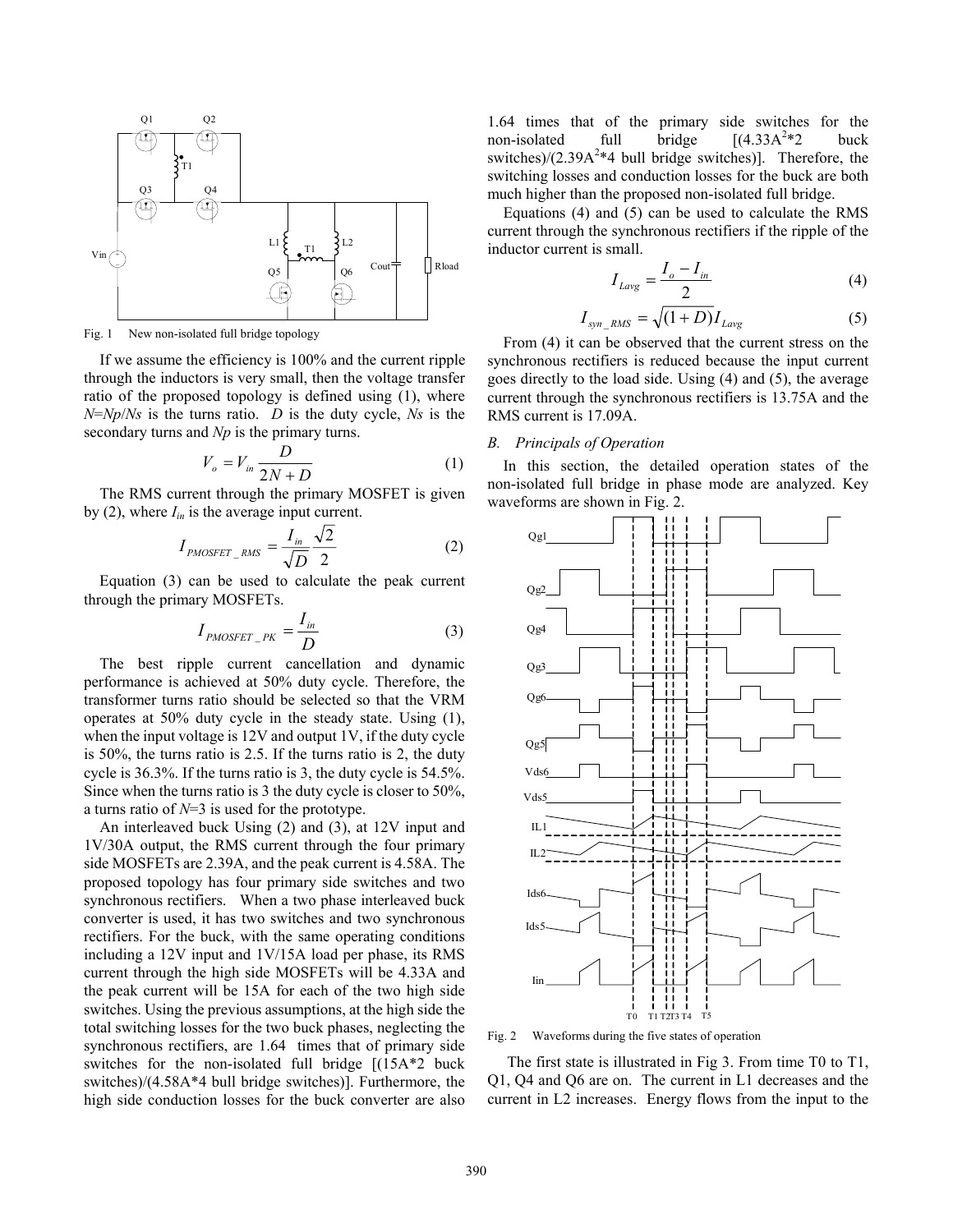load.



Fig. 3 Circuit operation during time interval T0-T1

The second state is illustrated in Fig 4. From time T1 to T2, Q1 turns off first to allow the zero voltage turn on of Q2. The current reflected from secondary side charges C1 and discharges C2. The current in L1 and L2 both decrease.



Fig. 4 Circuit operation during time interval T1-T2

The third state is illustrated in Fig 5. From time T2 to T3 after the voltage across Q2 reaches zero, Q2 turns on at zero volts. Both Q5 and Q6 are on. Since the secondary side of the transformer is shorted, the primary and secondary sides of the transformer are decoupled.



Fig. 5 Circuit operation during time interval T2-T3

The fourth state is illustrated in Fig 6. From time T3 to T4, Q4 turns off to prepare for the zero voltage turn on of Q3. The energy stored in the leakage inductance of the transformer charges C4 and discharges C3.



Fig. 6 Circuit operation during time interval T3-T4

The fifth and final state is illustrated in Fig 7. From time T4 to T5 after the voltage across Q3 is zero, Q3 turns on at zero volts and Q6 turns off. At this time one switching period is complete.



Fig. 7 Circuit operation during time interval T4-T5

#### *C. Design Comparison*

In order to verify the proposed topology, a 12V input 1V/30A output VRM has been designed to operate at a 500kHz switching frequency. The turns ratio of primary to secondary is 3:1. In the steady state the duty cycle is 0.545. Phase shift control is used to reduce the switching losses in the primary side. In order to demonstrate the advantages of this topology, the key parameters of the new topology and a buck topology operating at 12V input and 1V/30A output are compared in Table1. The inductor current ripple is included in the calculations.

From the data shown in Table 1 and the previous analysis, it is clear that the new full bridge topology has significant advantages over the traditional phase shift buck:

- 1. The peak primary current of the proposed topology is much less than buck. In addition, since zero voltage switching can be achieved with phase shift control, switching losses of primary side are significantly reduced.
- 2. The duty cycle of the proposed topology can be optimized for dynamic response and efficiency.
- 3. The primary side input current is sent to the load side so that the current stress of the synchronous rectifiers can be reduced.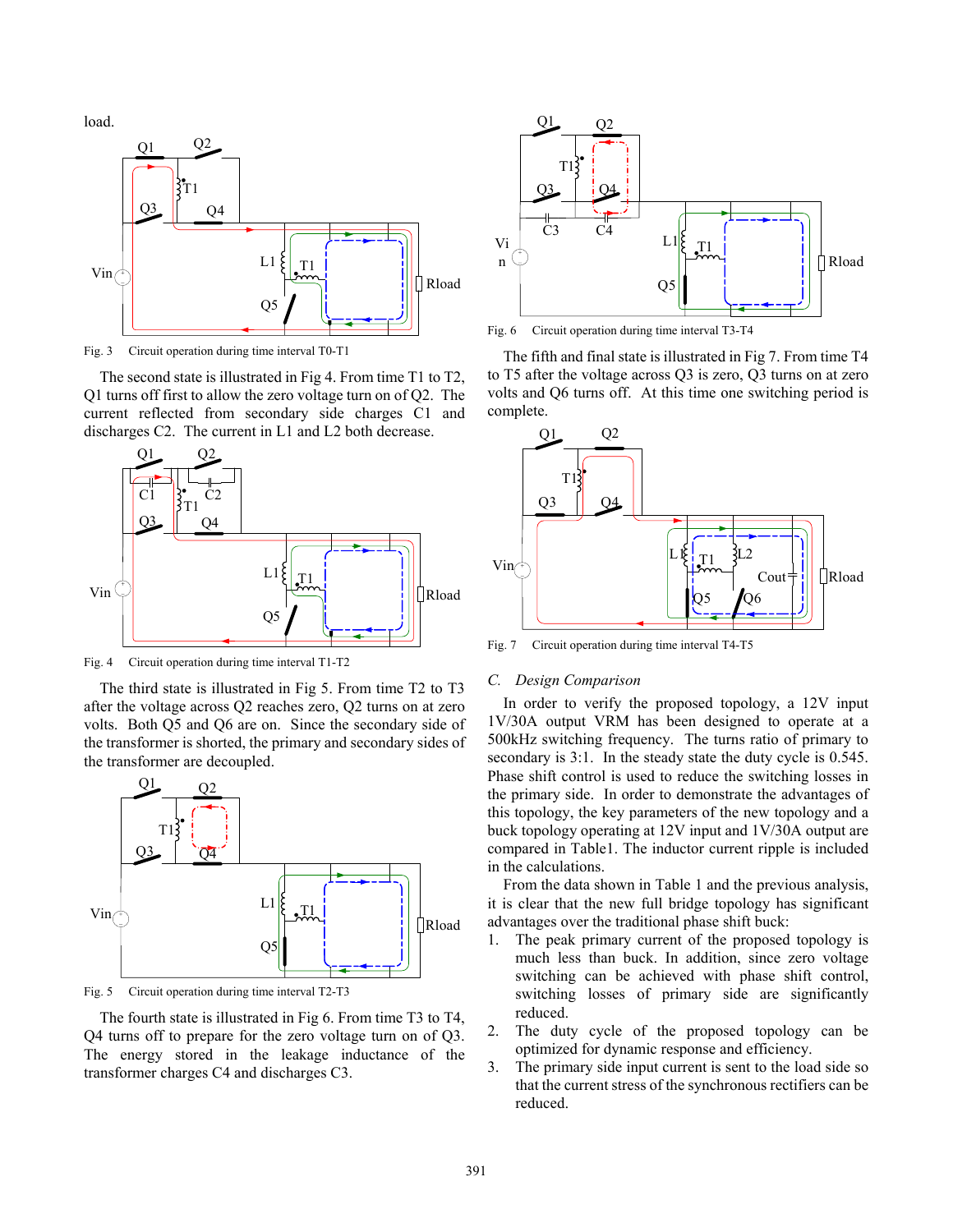4. Since the duty cycle of the proposed topology is near 50%, it can provide better ripple cancellation compared to a conventional buck.

| <b>Topology</b>                                         | <b>Duty Cycle</b> | Peak<br>Primary<br><b>Current</b> | Synchronos<br><b>Rectifier</b><br><b>RMS</b><br>Current |
|---------------------------------------------------------|-------------------|-----------------------------------|---------------------------------------------------------|
| <b>New</b><br><b>Non-Isolated</b><br><b>Full Bridge</b> | 0.545             | 4.88A                             | 17A                                                     |
| 2 Phase<br>Buck                                         | 0.083             | 18A                               | 14.3A                                                   |
|                                                         | Output            | <b>Filter</b><br>Inductor         | <b>Filter</b><br>Inductor<br>Peak<br>Current            |
| <b>New</b><br>Non-Isolated<br><b>Full Bridge</b>        | 1V/30A            | 300nH                             | 14.9A                                                   |
| 2 Phase<br>Buck                                         | 1V/15A/Phase      | 300nH                             | 18A                                                     |

TABLE 1 PARAMETERS COMPARISON OF BUCK AND NEW FULL BRIDGE OPERATE AT 12V INPUT

### IV. EXPERIMENTAL RESULTS

A prototype has been built for a 12V input and 1V/30A load on a 1.41 by 1.41 inch 12 layer, 2oz copper printed circuit board. A photo of the prototype is shown in Fig. 8.

In the design three RM4 core pairs are used. One pair is used for transformer and the other two pairs are used for the current doubler.



Fig. 8 Photo of the prototype; size  $1.41$ "x $1.41$ " $(3.6x3.6cm)$ 

In the proposed topology, the transformer design is very important - if the leakage inductance is too large, the performance of the VRM will be very poor. Large leakage inductance on the synchronous rectifier driving windings causes ringing for the drive voltage, which detrimentally affects the performance of the synchronous rectifiers. Large leakage inductance on the secondary windings causes poor current sharing of the two synchronous rectifiers and increases conduction losses. The layers of the transformer are shown in Fig. 9. The leakage inductance of the transformer

windings was measured and the measurement results are shown in Fig. 10.



Fig. 9 Transformer layers



Fig. 10 Leakage inductance measurement results of the transformer.

The high side MOSFETs used in the design are IRF7821, since they have very low gate charge to minimize switching loss. The low side MOSFETs used are FDS7788, since they have very low on state resistance to minimize conduction loss. Experimental waveforms of the self-driven gate drive signals of the synchronous rectifiers and drain-to-source voltages are shown in Fig. 11 and Fig. 12, respectively. An efficiency of 84.8% has been achieved at full load.



Fig. 11 Gate drive signals of the synchronous rectifiers